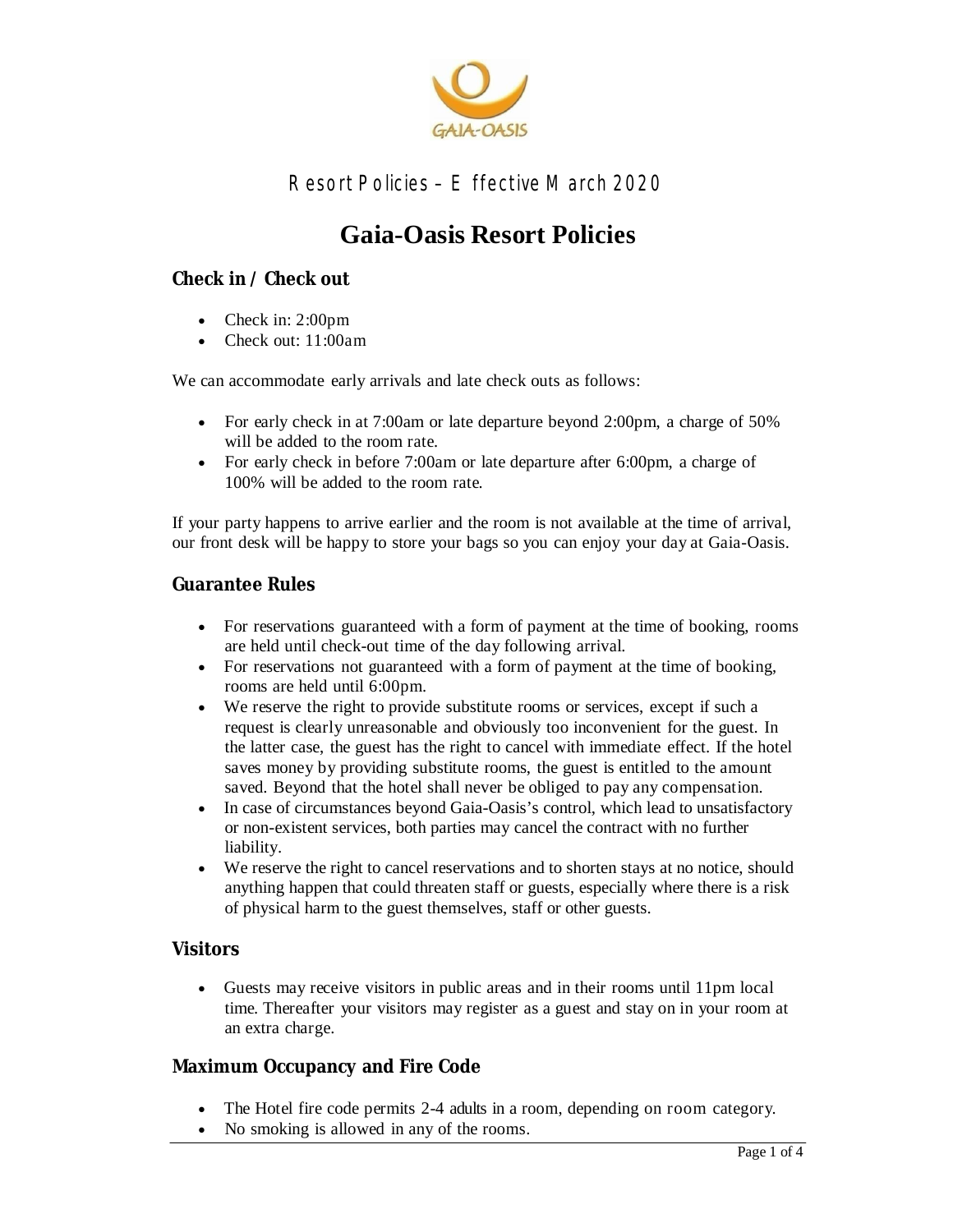

### **Age Requirement & Children**

- There must be at least 1 adult, 18 years or over, present in the room.
- Children below 3 years of age can be accommodated free in the same room.
- Children between 3-14 years will be subject to an "Extra Bed" charge at 50% discount to the adult rate, whether they share a bed or sleep separately.

#### **Alcohol Policy**

- By Indonesian law, alcohol purchased through the hotel must be consumed on the premises, and the sale of alcohol is prohibited to people aged under 21 years.
- Any liquor brought into the hotel by guests will be kept at the front desk until departure. No hard alcohol is allowed at any time on the premises.

#### **Pet Policy**

Pets are not permitted at Gaia-Oasis; however guide dogs are accepted.

#### **Exchange Rate & Foreign Currency**

- We only accept payment in Rupiah at our resort, in keeping with Bank of Indonesia regulations. Rates confirmed in Euro or AUD will be converted to local currency by Gaia-Oasis during your stay, based on the exchange rate used by the resort, and are subject to exchange rate fluctuations.
- Credit card charges are subject to additional currency conversions by banks or credit card companies, which are not in our control and may impact the amount charged to your credit card. Please contact your bank if you have any queries.

#### **Medical conditions**

 If you or any member of your party has a medical problem or disability which may affect your stay, please inform us so that we can make provision for your particular needs, or advise you if we are unable to do so. If details are not provided at the time of booking, we reserve the right to cancel should we be unable to provide appropriately for your specific need(s).

#### **Travel Insurance**

 We suggest that all of our guests purchase Travel Insurance, which is generally inexpensive and can save a lot of emotional distress if an unforeseen event occurs. We recommend your travel insurance cover you for airline flight and accommodation cancellation, accident, illness, medical evacuation and theft.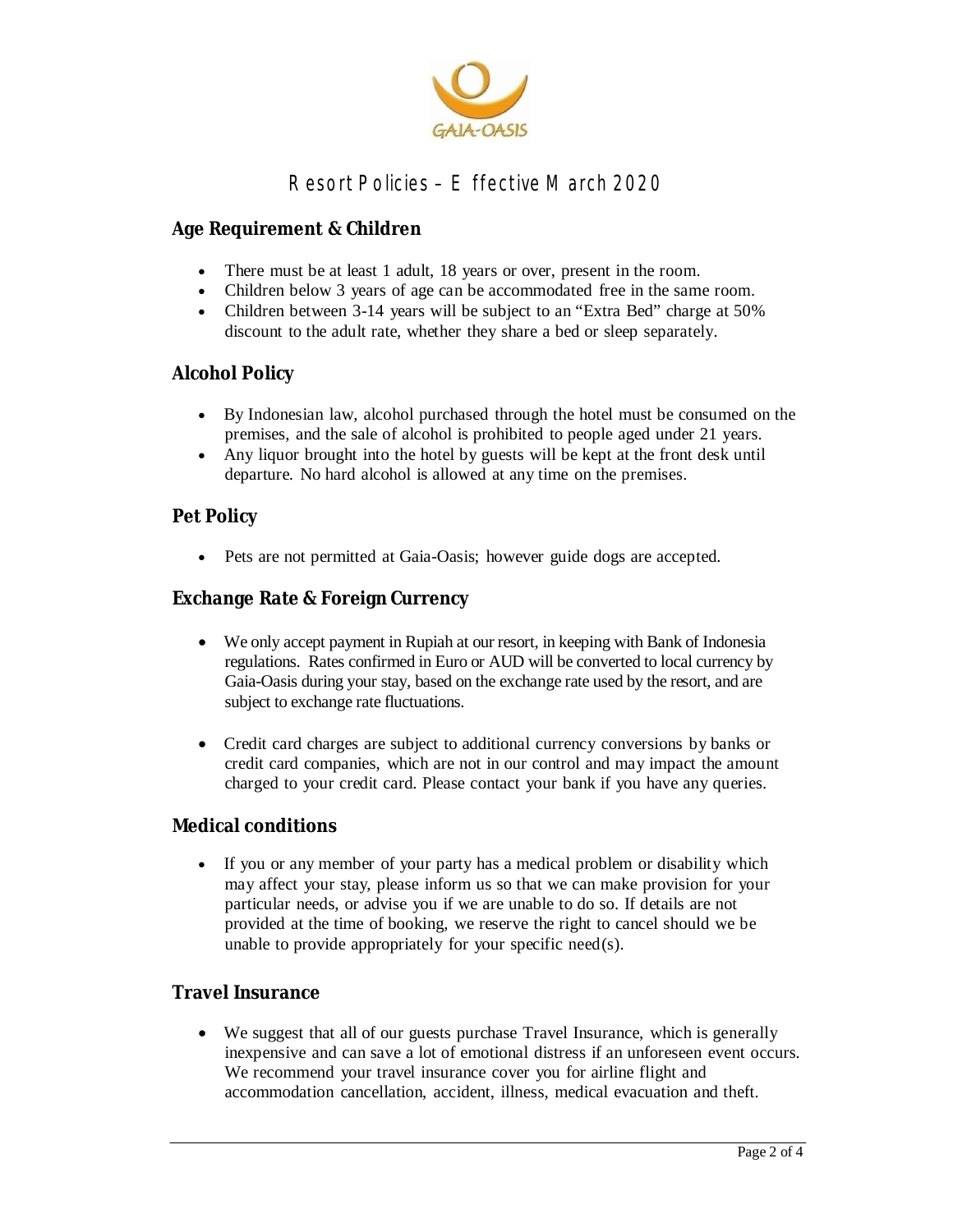

### **Liability**

Gaia-Oasis and its employees shall not be liable for any losses or damages caused mentally or physically as a result of, or in connection with:

- Any delays or cancellations.
- Absence of travel documents, visas, passports, health certificates where required.
- In the event of a traveler becoming ill during a vacation, or having to cut their vacation short, all hospital and medical expenses are the traveler's responsibility.
- Losses incurred where there is no sign of forced entry or rooms are unlocked.
- Unforeseen circumstances beyond our control including but not limited to utility outages, adverse weather conditions, socio-political or labour unrest, economic changes, terrorism, war, diseases or epidemics, novel or unexpected conditions.

### **Reservation – Individual Bookings**

- A 50% deposit of the total room cost including taxes is required to secure your reservation, payable within 5 days from the date of the pro-forma invoice.
- Securing your reservation with a deposit means you accept our Resort Policies including our reservation and cancellation terms. Please review these terms and policies carefully.
- Once the booking has been processed, you will receive a Reservation Confirmation email summarizing your booking. Please review the information carefully and contact us immediately at  $info@gaia-oasis.com$  if you have any questions or require any changes.
- The remaining balance of your total room cost including taxes is due upon checkin at the hotel. Gaia-Oasis accepts cash (Indonesian Rupiah) and credit card (Visa, Master Card). Travelers' cheques and foreign currency are not accepted.
- You may also pay your hotel room balance via bank transfer or PayPal prior to your arrival. Payments must be received no less than one week prior to your arrival date. Please ensure you confirm your payment with us via email.
- In the case that your room is to be paid by another party's credit card who will not be attending the hotel, we require a pre-authorization form to be filled out by the credit card holder. Our front desk can fax or e-mail you this form at your request.
- Electronic reservation confirmations are provided solely for your convenience. We retain official records of our reservation transactions, including details of dates of stay and room rates, which shall hold in the event of any discrepancy.
- By making a booking you accept responsibility for any damage or loss caused by yourself or a member of your party, to any part of the hotel or the equipment thereon. Full payment for any such damage or loss, once proven, must be paid to the hotel owner or manager upon demand.